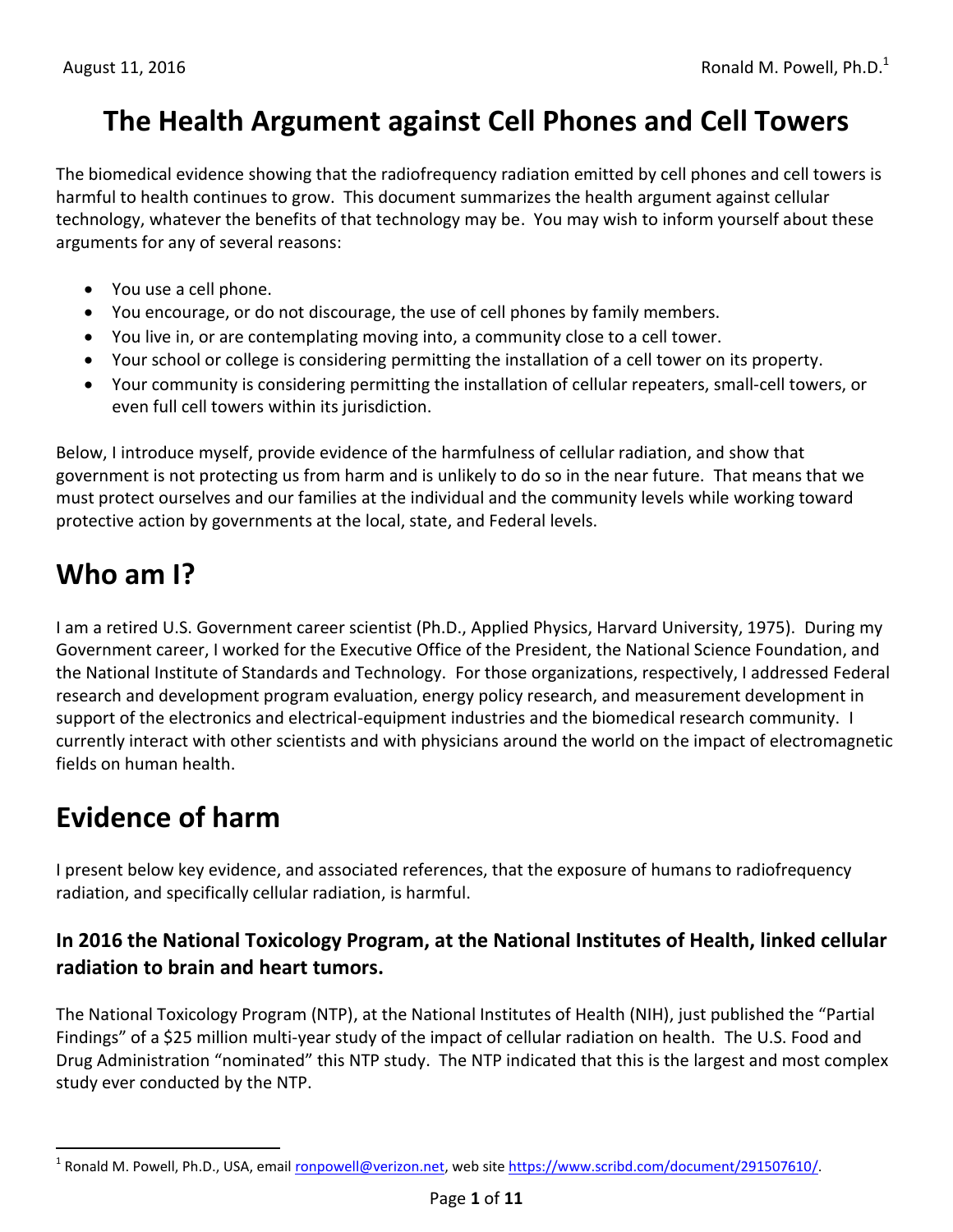The NTP study exposed each of six separate groups of male rats to one of the six possible combinations of three different levels of cellular radiation and two different modulation formats. The modulation format is the method used to impress information on the cellular signal. A separate seventh group of male rats was used as a "control", that is, for comparison, and was protected from exposure to any cellular radiation.

The NTP study found a "likely" causal relationship between exposure to cellular radiation and the occurrence of malignant brain cancer (glioma) and benign nerve tumors (schwannomas) of the heart in the male rats:

The rates of occurrence of brain glioma in the male rats ranged from 0 to 3.3 percent for the six groups exposed to radiation. The mean rate of occurrence was 2.0 percent across all six groups.<sup>2</sup>

The rates of occurrence of heart schwannoma in the male rats ranged from 1.1 to 6.6 percent for the six groups exposed to radiation. The mean rate of occurrence was 3.5 percent across all six groups.<sup>3</sup>

The seventh group of male rats, which was used as a control and which was protected from exposure to any cellular radiation, experienced no instances of brain glioma or heart schwannoma.

The NTP considered its findings so important to public health that it issued the "Partial Findings" (May 2016) prior to completing the full study. The NTP then presented those findings at an international conference (BioEM2016, June 2016) attended by 300 scientists from 41 countries. The NTP characterized the motivation for the early release of the "Partial Findings" this way:

"Given the widespread global usage of mobile communications among users of all ages, even a very small increase in the incidence of disease resulting from exposure to RFR [radiofrequency radiation] could have broad implications for public health. There is a high level of public and media interest regarding the safety of cell phone RFR and the specific results of these NTP studies."

The NTP promised further findings from its study for publication through 2017. Included in those further findings will be test results on mice. You can learn more about this study from the following references:

**Reference:** NTP's brief description of its study. National Toxicology Program: Cell Phones. [\(http://ntp.niehs.nih.gov/results/areas/cellphones/index.html\)](http://ntp.niehs.nih.gov/results/areas/cellphones/index.html)

**Reference:** NTP's published "Partial Findings" of the study. Michael Wyde, Mark Cesta, Chad Blystone, Susan Elmore, Paul Foster, Michelle Hooth, Grace Kissling, David Malarkey, Robert Sills, Matthew Stout, Nigel Walker, Kristine Witt, Mary Wolfe, and John Bucher, Report of Partial Findings from the National Toxicology Program Carcinogenesis Studies of Cell Phone Radiofrequency Radiation in Hsd: Sprague Dawley® SD rats (Whole Body Exposure), posted June 23, 2016. [\(http://biorxiv.org/content/biorxiv/early/2016/06/23/055699.full.pdf\)](http://biorxiv.org/content/biorxiv/early/2016/06/23/055699.full.pdf)

**Reference:** Informative discussion of the NTP study. Environmental Health Trust, Frequently Asked Questions about the U.S. National Toxicology Program Radiofrequency Rodent Carcinogenicity Research Study.

[\(http://ehtrust.org/science/facts-national-toxicology-program-cellphone-rat-cancer-study\)](http://ehtrust.org/science/facts-national-toxicology-program-cellphone-rat-cancer-study)

 $\overline{a}$ 

 $^2$  In the "Partial Findings" reference cited above, the mean (average) rate of occurrence for malignant glioma in male rats was determined from Table 1 as follows:  $(3 + 3 + 2 + 0 + 0 + 3)/(90 + 90 + 90 + 90 + 90 + 90) = 2.0$  percent.

 $^3$  In the "Partial Findings" reference cited above, the mean (average) rate of occurrence for heart schwannoma in male rats was determined from Table 3 on page 15 as follows:  $(2 + 1 + 5 + 2 + 3 + 6)/(90 + 90 + 90 + 90 + 90) = 3.5$  percent.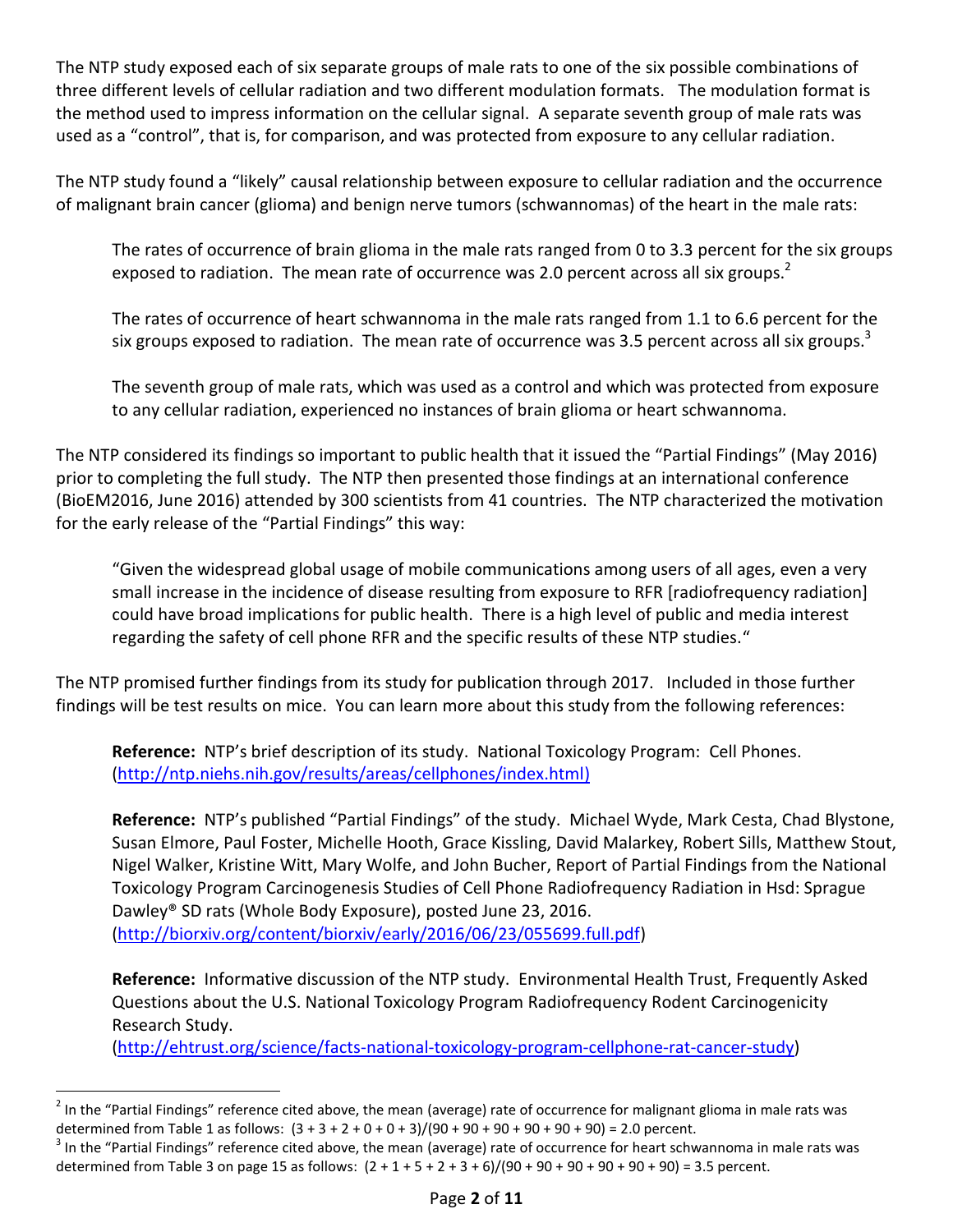**Reference:** Announcement of the BioEM2016 presentation. Results of NIEHS' National Toxicology Program GSM/CDMA phone radiation study to be presented at BioEM2016 Meeting in Ghent, 05 June 2016 — 10 June 2016 Ghent University, Belgium.

[\(http://www.alphagalileo.org/ViewItem.aspx?ItemId=164837&CultureCode=en\)](http://www.alphagalileo.org/ViewItem.aspx?ItemId=164837&CultureCode=en)

**Reference:** Viewgraphs presented by Michael Wyde, Ph.D., NTP study scientist, at BioEM2016 Meeting, Ghent, Belgium, June 8, 2016. NTP Toxicology and Carcinogenicity Studies of Cell Phone Radiofrequency Radiation.

[\(http://ntp.niehs.nih.gov/ntp/research/areas/cellphone/slides\\_bioem\\_wyde.pdf\)](http://ntp.niehs.nih.gov/ntp/research/areas/cellphone/slides_bioem_wyde.pdf)

## **The NTP study reinforces the classification of radiofrequency radiation, including cellular radiation, as a possible human carcinogen, made by the International Agency for Research on Cancer of the World Health Organization in 2011.**

In its "Partial Findings" the NTP noted that its study reinforces a decision made by the International Agency for Research on Cancer (IARC) of the World Health Organization (WHO) in 2011. That decision classified radiofrequency radiation, including specifically cellular radiation, as a Group 2B carcinogen (possible carcinogen for humans). This classification was based on the increased risk of malignant brain cancer (glioma) and acoustic neuroma (a benign tumor of the auditory nerve), which is a form of schwannoma.

**Reference**: Announcement of the IARC classification.International Agency for Research on Cancer**,**  IARC Classifies Radiofrequency Electromagnetic Fields as Possibly Carcinogenic To Humans, Press Release No. 208, 31 May 2011. [\(http://www.iarc.fr/en/media-centre/pr/2011/pdfs/pr208\\_E.pdf\)](http://www.iarc.fr/en/media-centre/pr/2011/pdfs/pr208_E.pdf)

**Reference:** Full report on the IARC classification. IARC Monographs: Non- Ionizing Radiation, Part 2: Radiofrequency Electromagnetic Fields, Volume 102, 2013. [\(http://monographs.iarc.fr/ENG/Monographs/vol102/mono102.pdf\)](http://monographs.iarc.fr/ENG/Monographs/vol102/mono102.pdf)

The findings of the NTP study, in combination with the findings of other studies conducted since 2011, have greatly increased the likelihood that the IARC will raise its classification of radiofrequency radiation to Group 2A (probable carcinogen for humans) or even to Group 1 (known carcinogen for humans) in the near future.

## **In 2015, hundreds of international scientists appealed to the United Nations and the World Health Organization to warn the public about the health risks caused by electromagnetic fields (EMF), including radiofrequency radiation and, specifically, cellular radiation.**

220 scientists from 41 nations have signed an international appeal, first submitted to the United Nations and to the World Health Organization in May 2015. These scientists seek improved protection of the public from harm caused by the radiation produced by many wireless sources, including "cellular and cordless phones and their base stations, Wi-Fi, broadcast antennas, smart meters, and baby monitors" among others. Together, these scientists "have published more than 2000 research papers and studies on EMF." They state the following:

"Numerous recent scientific publications have shown that EMF affects living organisms at levels well below most international and national guidelines. Effects include increased cancer risk, cellular stress, increase in harmful free radicals, genetic damages, structural and functional changes of the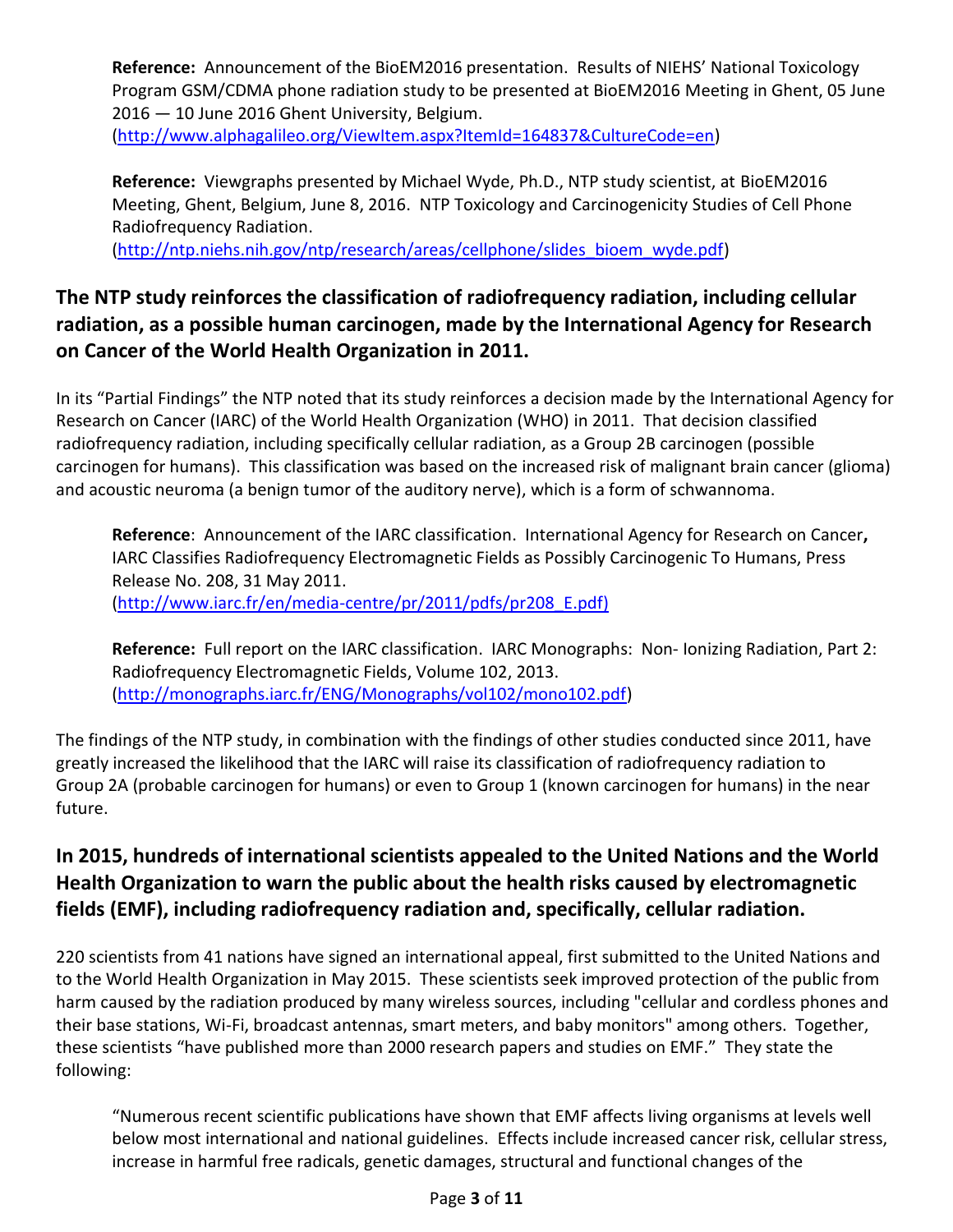reproductive system, learning and memory deficits, neurological disorders, and negative impacts on general well-being in humans. Damage goes well beyond the human race, as there is growing evidence of harmful effects to both plant and animal life."

**Reference:** International EMF Scientist Appeal: Scientists call for Protection from Non-ionizing Electromagnetic Field Exposure, May 15, 2015 (updated April 27, 2016). [\(https://www.emfscientist.org/index.php/emf-scientist-appeal\)](https://www.emfscientist.org/index.php/emf-scientist-appeal)

**Reference:** International Scientists Petition U.N. to Protect Humans and Wildlife from Electromagnetic Fields and Wireless Technology.

[\(https://www.emfscientist.org/images/docs/International\\_EMF\\_Scientist\\_Appeal\\_Description.pdf\)](https://www.emfscientist.org/images/docs/International_EMF_Scientist_Appeal_Description.pdf)

## **In 2012 the BioInitiative Working Group published the most comprehensive of the recent analyses of the international biomedical research, showing a multitude of biological effects from exposure to radiofrequency radiation, including cellular radiation, at levels below the current exposure guidelines set by the Federal Communications Commission (FCC).**

The health risks posed by the expanding use of radiofrequency radiation in wireless devices are not limited to cancer, as devastating as that consequence is. The broad range of health effects was extensively reviewed in the BioInitiative Report 2012. This 1479-page review considered about 1800 peer-reviewed biomedical research publications, most issued in the previous five years. The BioInitiative Report 2012 was prepared by an international body of 29 experts, heavy in Ph.D.s and M.D.s, from 10 countries, including the USA which contributed the greatest number of experts (10). The report concludes the following:

"The continued rollout of wireless technologies and devices puts global public health at risk from unrestricted wireless commerce unless new, and far lower exposure limits and strong precautionary warnings for their use are implemented."

**Reference:** BioInitiative Working Group, Cindy Sage, M.A. and David O. Carpenter, M.D., Editors, BioInitiative Report: A Rationale for Biologically-based Public Exposure Standards for Electromagnetic Radiation, December 31, 2012. [\(http://www.bioinitiative.org\)](http://www.bioinitiative.org/)

The BioInitiative Report 2012 documented, in its "RF Color Charts", examples of eight categories of biological effects that occurred at levels below the current exposure guidelines set by the FCC:

- stress proteins, heat shock proteins, and disrupted immune function
- reproduction and fertility effects
- oxidative damage, reactive ion species (ROS), DNA damage, and DNA repair failure
- disrupted calcium metabolism
- brain tumors and blood-brain barrier
- cancer (other than brain) and cell proliferation
- sleep, neuron firing rate, electroencephalogram (EEG), memory, learning, and behavior
- cardiac, heart muscle, blood-pressure, and vascular effects.

These biological effects were attributed to "Radiofrequency Radiation at Low Intensity Exposure" from "cell towers, Wi-Fi, wireless laptops, and smart meters".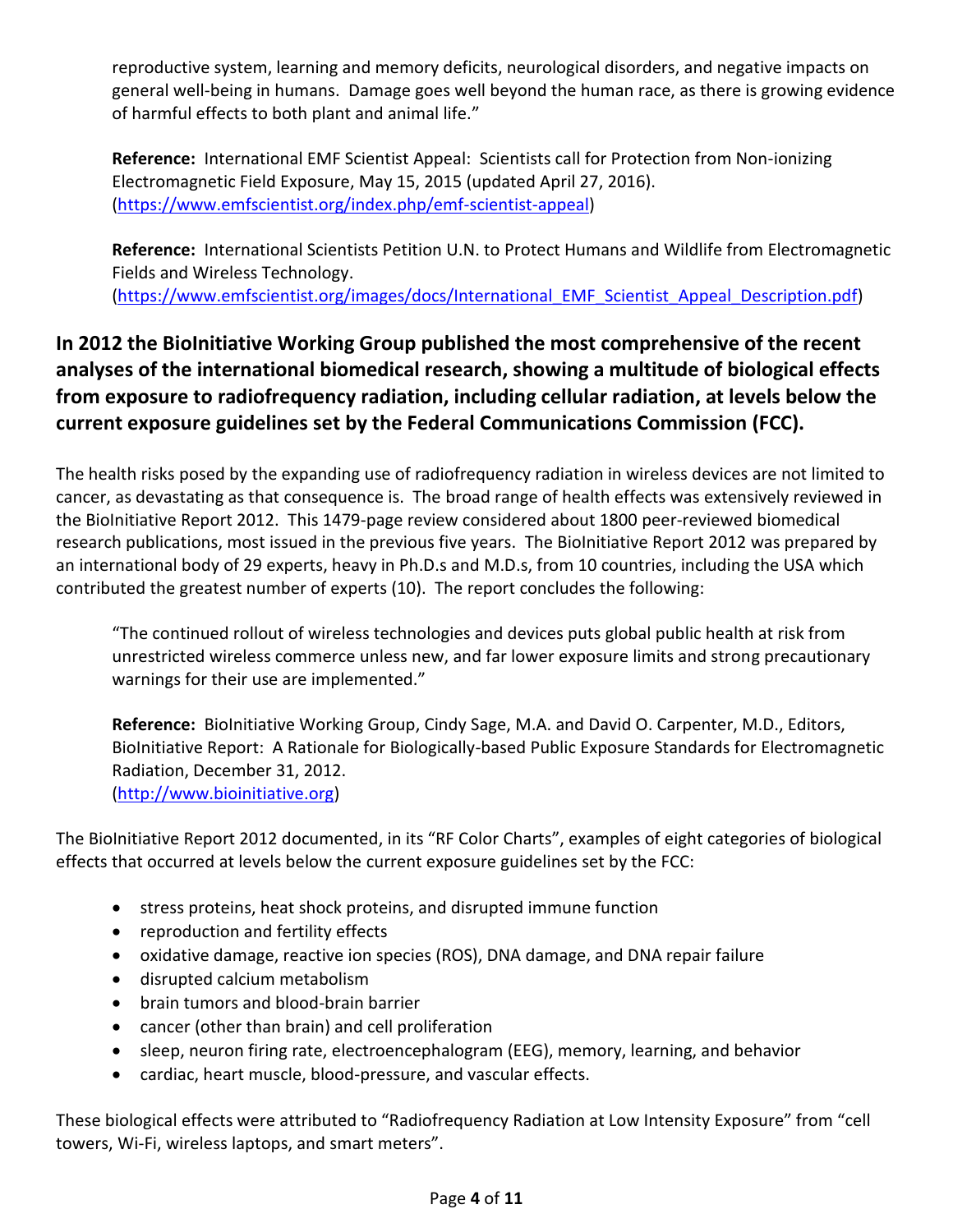# **The U.S. Government is not protecting us.**

### **The radiation exposure guidelines of the FCC do not protect us because they are outdated and based on a false assumption.**

The current radiation exposure guidelines of the FCC were adopted in 1996, 20 years ago. Those guidelines are based primarily on an analysis by the National Council on Radiation Protection and Measurements (NCRP) which was published in 1986, 30 years ago. That was many years before the emergence of nearly all of the digital wireless devices in use today.

"The FCC-adopted limits for Maximum Permissible Exposure (MPE) are generally based on recommended exposure guidelines published by the National Council on Radiation Protection and Measurements (NCRP) in 'Biological Effects and Exposure Criteria for Radiofrequency Electromagnetic Fields,' NCRP Report No. 86, Sections 17.4.1, 17.4.1.1, 17.4.2 and 17.4.3. Copyright NCRP, 1986, Bethesda, Maryland 20814...."

**Reference:** Federal Communications Commission, Office of Engineering & Technology, Evaluating Compliance with FCC Guidelines for Human Exposure to Radiofrequency Electromagnetic Fields, OET Bulletin 65, Edition 97-01 (August 1997). See the last paragraph on page 64. [\(http://transition.fcc.gov/Bureaus/Engineering\\_Technology/Documents/bulletins/oet65/oet65.pdf\)](http://transition.fcc.gov/Bureaus/Engineering_Technology/Documents/bulletins/oet65/oet65.pdf)

Those exposure guidelines have not been substantially changed since that analysis in 1986. They are based on the *thermal assumption* that the only harm that radiofrequency radiation can cause is due to tissue heating. This thermal assumption has been thoroughly disproved since, as biological effects have been found to occur at levels of radiation below, and even far below, those that cause significant tissue heating. Such lower levels are commonly referred to as *nonthermal* levels. The result is that many authorities now consider the FCC's current exposure guidelines as entirely outdated and much too high (that is, much too permissive) to protect the public.

The evidence disproving the thermal assumption is based on the broadened understanding of the biological effects of radiofrequency radiation made possible by thousands of peer-reviewed papers published by international biomedical scientists since 1986. The BioInitiative Report 2012 is the most recent comprehensive review of that research and provides many examples of bioeffects occurring at nonthermal radiation levels, as described above. Further, the new study by the National Toxicology Program, also described above, added to the evidence disproving the thermal assumption. That study exposed rats to levels of radiation below those that cause significant heating, and both above and below the FCC's current exposure guidelines as well. Yet , even below the FCC's current exposure guidelines, the male rats still developed malignant brain cancer (glioma) and benign tumors (schwannomas) of the nerves of the heart.

The shortcomings of the FCC's exposure guidelines are described in detail in the following reference:

**Reference:** Outdated FCC "Safety" Standards: The Five Fallacies of the Electromagnetic Radiation Exposure Limits. [\(http://ehtrust.org/policy/fcc-safety-standards/\)](http://ehtrust.org/policy/fcc-safety-standards/)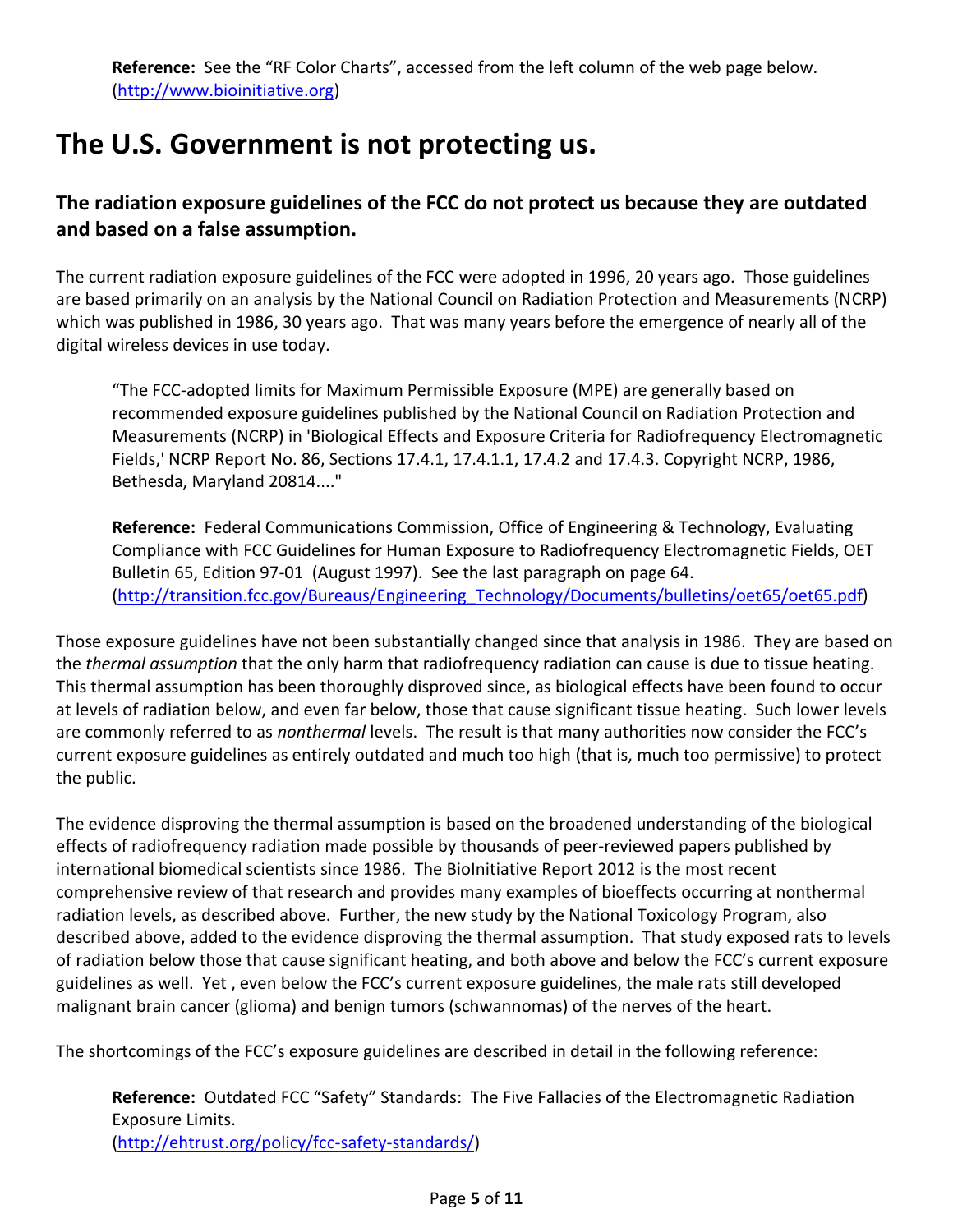#### **The FCC is not a credible source for exposure guidelines because it lacks health expertise and because it is too heavily influenced by the wireless industries that it is supposed to regulate.**

The FCC lacks the health expertise required for developing health-related radiation exposure guidelines. Further, the FCC seems more interested in assuring compatibility among electronic systems than in assuring the compatibility of electronic systems with human, animal, and plant life. Since the exposure guidelines relate to health, it would make more sense for them to be developed by an agency with health expertise, such as the Environmental Protection Agency (EPA).

In addition, the FCC lacks the impartiality required to be a source of credible guidelines. The FCC is too heavily influenced by the wireless industries that the FCC is supposed to regulate. The FCC has acted in partnership with the wireless industries by permitting wireless radiation levels far higher than the biomedical research literature indicates are necessary to protect human health. The success of the wireless industries in capturing the FCC, the committees in the U.S. Congress that oversee the FCC, and the Executive Branch is detailed in a recent monograph from the Center for Ethics at Harvard University.

**Reference:** Norm Alster, Captured Agency: How the Federal Communications Commission is Dominated by the Industries It Presumably Regulates (2015). <http://ethics.harvard.edu/news/new-e-books-edmond-j-safra-research-lab>

As an example of that capture, President Obama, in 2013, appointed Thomas Wheeler, as the Chairman of the FCC. At that time, Mr. Wheeler was the head of the CTIA – The Wireless Association, which is the major lobbying organization for the wireless industries. This is the infamous "revolving door".

## **The FCC's decision to fast-track Fifth Generation (5G) cellular technology without prior study of its health impact demonstrates the FCC's disinterest in the public health.**

On July 14, 2016, the FCC adopted new rules that would promote fast-tracking the expansion of cellular service to new and higher frequencies as part of the Fifth Generation (5G) of cellular technology. This decision will open selected frequency bands above 24 gigahertz (GHz) and up to 71 GHz. At the same time, the FCC has requested comment on opening even higher frequencies, possibly above 95 GHz.

**Reference:** FCC Takes Steps to Facilitate Mobile Broadband and Next Generation Wireless Technologies in Spectrum above 24 GHz: New rules will enable rapid development and deployment of next generation 5G technologies and services. [\(http://transition.fcc.gov/Daily\\_Releases/Daily\\_Business/2016/db0714/DOC-340301A1.pdf\)](http://transition.fcc.gov/Daily_Releases/Daily_Business/2016/db0714/DOC-340301A1.pdf)

**Reference:** Fact Sheet: Spectrum Frontiers Rules Identify, Open Up Vast Amounts of New High-Band Spectrum for Next Generation (5G) Wireless Broadband. [\(http://transition.fcc.gov/Daily\\_Releases/Daily\\_Business/2016/db0714/DOC-340310A1.pdf\)](http://transition.fcc.gov/Daily_Releases/Daily_Business/2016/db0714/DOC-340310A1.pdf)

All five commissioners of the FCC, including Chairman Wheeler, approved this expedited move to 5G. No commissioner called for evaluating the health impact before proceeding with 5G, despite the recent findings of the National Toxicology Program at NIH that cellular radiation likely causes tumors. Nor did even one commissioner expressed any interest in, or concern about, the impact of this new technology on public health. Rather, the FCC's emphasis was on the billions of dollars to be made by proceeding to implement 5G as rapidly as possible, with a minimum of regulatory interference, to assure an international competitive position.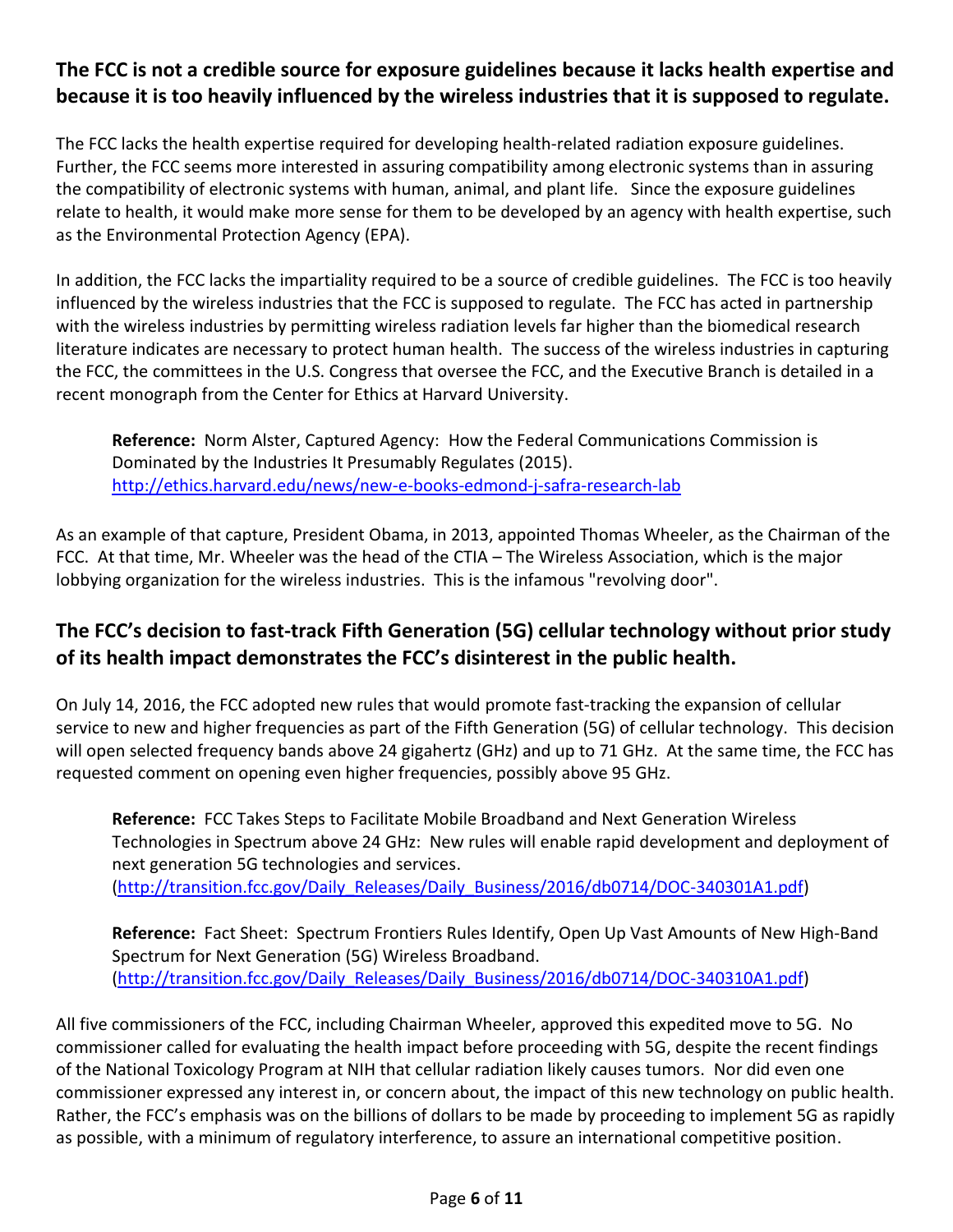In contrast to the FCC's disinterest in the impact of 5G on the public health, extensive written comments from individual members of the public and from many interested organizations raised a host of health concerns that were totally ignored in the FCC's presentations.

**Reference:** July 2016 Open Commission Meeting addressing "Spectrum Frontiers" and "Advancing Technology Transitions".

[\(https://www.fcc.gov/news-events/events/2016/07/july-2016-open-commission-meeting\)](https://www.fcc.gov/news-events/events/2016/07/july-2016-open-commission-meeting)

**Reference:** The FCC Approves 5G Millimeter Wave Spectrum Frontiers. Includes excerpts from selected comments provided to the FCC by individuals and organizations that expressed concern about the health impact of the FCC's plan for 5G. [\(http://ehtrust.org/policy/fcc-approves-5g-millimeter-wave-spectrum-frontiers/\)](http://ehtrust.org/policy/fcc-approves-5g-millimeter-wave-spectrum-frontiers/)

**Reference:** Comments on FCC Docket 14-177, Spectrum Bands above 24 GHz. All of the comments submitted to the FCC about the key docket leading to the implementation of 5G. [\(https://www.fcc.gov/ecfs/search/filings?proceedings\\_name=14-177&sort=date\\_disseminated,DESC\)](https://www.fcc.gov/ecfs/search/filings?proceedings_name=14-177&sort=date_disseminated,DESC)

## **U.S. Government agencies, and U.S. medical organizations, have disputed the validity of the FCC's exposure guidelines.**

U.S. Government agencies, as well as U.S. medical organizations, have disputed the validity of the FCC's thermal exposure guidelines, maintaining that they are outdated and need to be updated to provide adequate protection of human beings, including children and seniors as well as other vulnerable groups.

#### **U.S. Environmental Protection Agency**

The Environmental Protection Agency (EPA) would be a better agency than the FCC to entrust with setting radiofrequency radiation exposure guidelines because the EPA has both health expertise and environmental responsibilities. The EPA is often cited by the FCC, and by the wireless industries, as one of the agencies that the FCC has *consulted* about the FCC's exposure guidelines, as if to increase the credibility of those guidelines. However, the fact that the EPA has *explicitly disputed* the validity of those guidelines is consistently omitted from those citations.

Specifically, in 2002, the EPA addressed the limitations of the thermal exposure guidelines of the FCC, and the similar guidelines of private organizations, including the Institute of Electrical and Electronics Engineers and the International Commission on Non-Ionizing Radiation Protection:

"The FCC's current exposure guidelines, as well as those of the Institute of Electrical and Electronics Engineers (IEEE) and the International Commission on Non-ionizing Radiation Protection, are thermally based, and do not apply to chronic, nonthermal exposure situations…. The FCC's exposure guideline is considered protective of effects arising from a thermal mechanism but not from all possible mechanisms. Therefore, the generalization by many that the guidelines protect human beings from harm by any or all mechanisms is not justified."

"Federal health and safety agencies have not yet developed policies concerning possible risk from long-term, nonthermal exposures. When developing exposure standards for other physical agents such as toxic substances, health risk uncertainties, with emphasis given to sensitive populations, are often considered. Incorporating information on exposure scenarios involving repeated short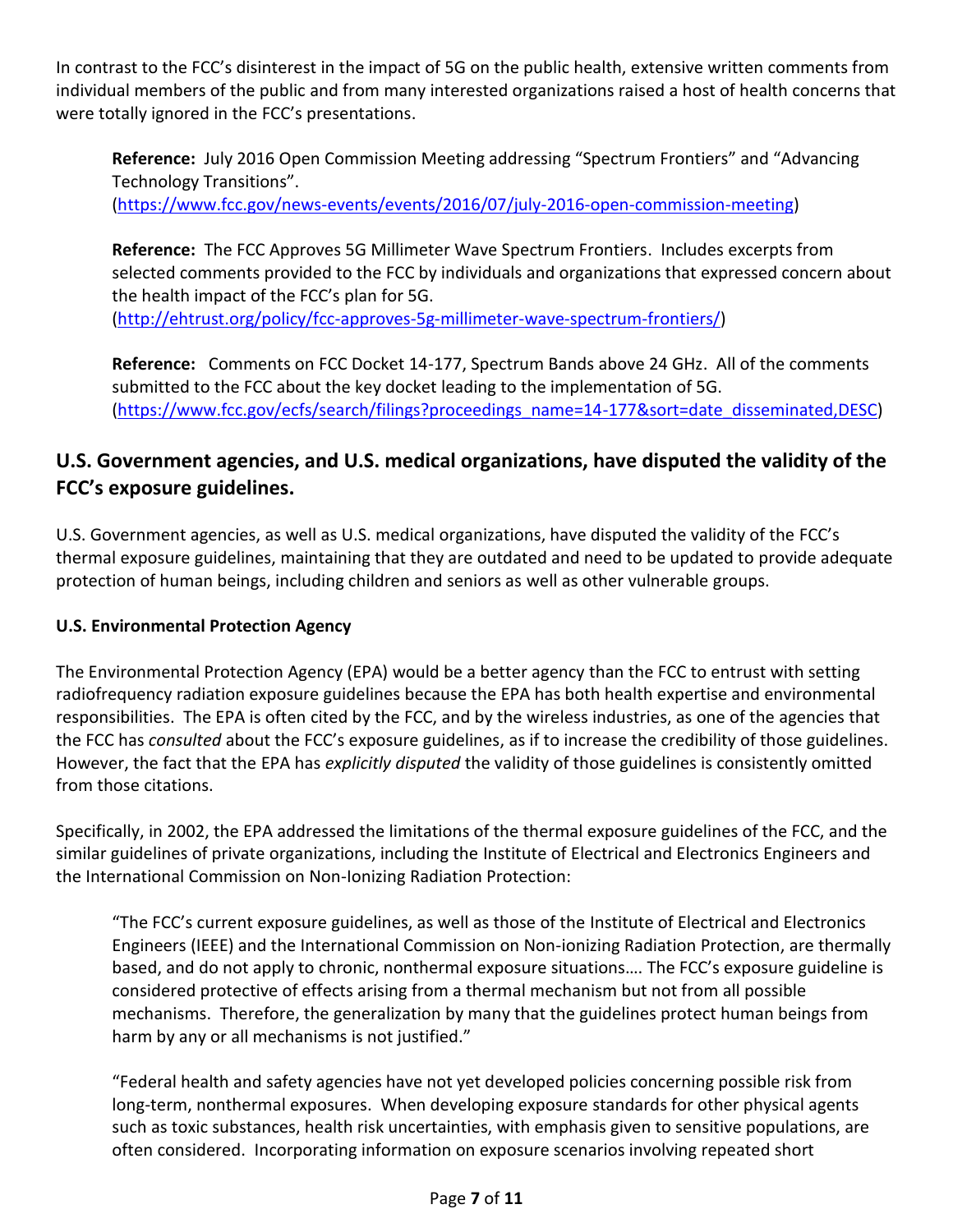duration/nonthermal exposures that may continue over very long periods of time (years), with an exposed population that includes children, the elderly, and people with various debilitating physical and medical conditions, could be beneficial in delineating appropriate protective exposure guidelines."

**Reference:** Letters from Frank Marcinowski, Director, Radiation Protection Division, EPA, and Norbert Hankin, Center for Science and Risk Assessment, Radiation Protection Division, EPA, to Janet Newton, President, the EMR Network, with copies to the FCC and the IEEE, dated July 16, 2002. [\(http://www.emrpolicy.org/litigation/case\\_law/docs/noi\\_epa\\_response.pdf\)](http://www.emrpolicy.org/litigation/case_law/docs/noi_epa_response.pdf)

In summary, the EPA makes the following points: (1) the FCC 's thermal exposure guidelines do *not* protect against all harm, only the harm caused by too much heating; (2) the FCC's thermal exposure guidelines do *not* apply to "chronic, nonthermal exposure", which is the type of exposure generated by cell towers and many other wireless devices; and (3) when new FCC guidelines are developed for chronic nonthermal exposures, they must accommodate "children, the elderly, and people with various debilitating physical and medical conditions" because those groups are not accommodated now.

#### **U.S. Food and Drug Administration**

The Food and Drug Administration (FDA) is also often cited by the FCC, and by the wireless industries, as one of the agencies that the FCC has consulted. But the FDA is the agency that "nominated" the NTP study of the possible health effects of cellular radiation, in part because of the FDA's uncertainty about the validity of the FCC's exposure guidelines:

"Currently cellular phones and other wireless communication devices are required to meet the radio frequency radiation (RFR) exposure guidelines of the Federal Communications Commission (FCC), which were most recently revised in August 1996. The existing exposure guidelines are based on protection from acute injury from thermal effects of RFR exposure, and may not be protective against any non-thermal effects of chronic exposures."

Reference: Nominations from FDA's Center for Devices and Radiological Health: Radio Frequency Radiation Emissions of Wireless Communication Devices, February 8, 2000. [\(http://www.goaegis.com/fda\\_letter0200.html\)](http://www.goaegis.com/fda_letter0200.html)

The FDA's wisdom in nominating the NTP study was well justified by NTP's publication of the "Partial Findings" described above. Those findings demonstrated both that the FCC's exposure guidelines are not protective and that the thermal assumption on which those guidelines are based is invalid.

#### **U.S. Department of the Interior**

In 2014 the Department of the Interior (Fish and Wildlife Service) also addressed the limitations of the FCC's thermal exposure guidelines. The Department of the Interior was motivated by the multiple adverse effects of electromagnetic radiation on the health, and the life, of birds, particularly in connection with cell towers. The Department of the Interior stated the following:

"However, the electromagnetic radiation standards used by the Federal Communications Commission (FCC) continue to be based on thermal heating, a criterion now nearly 30 years out of date and inapplicable today."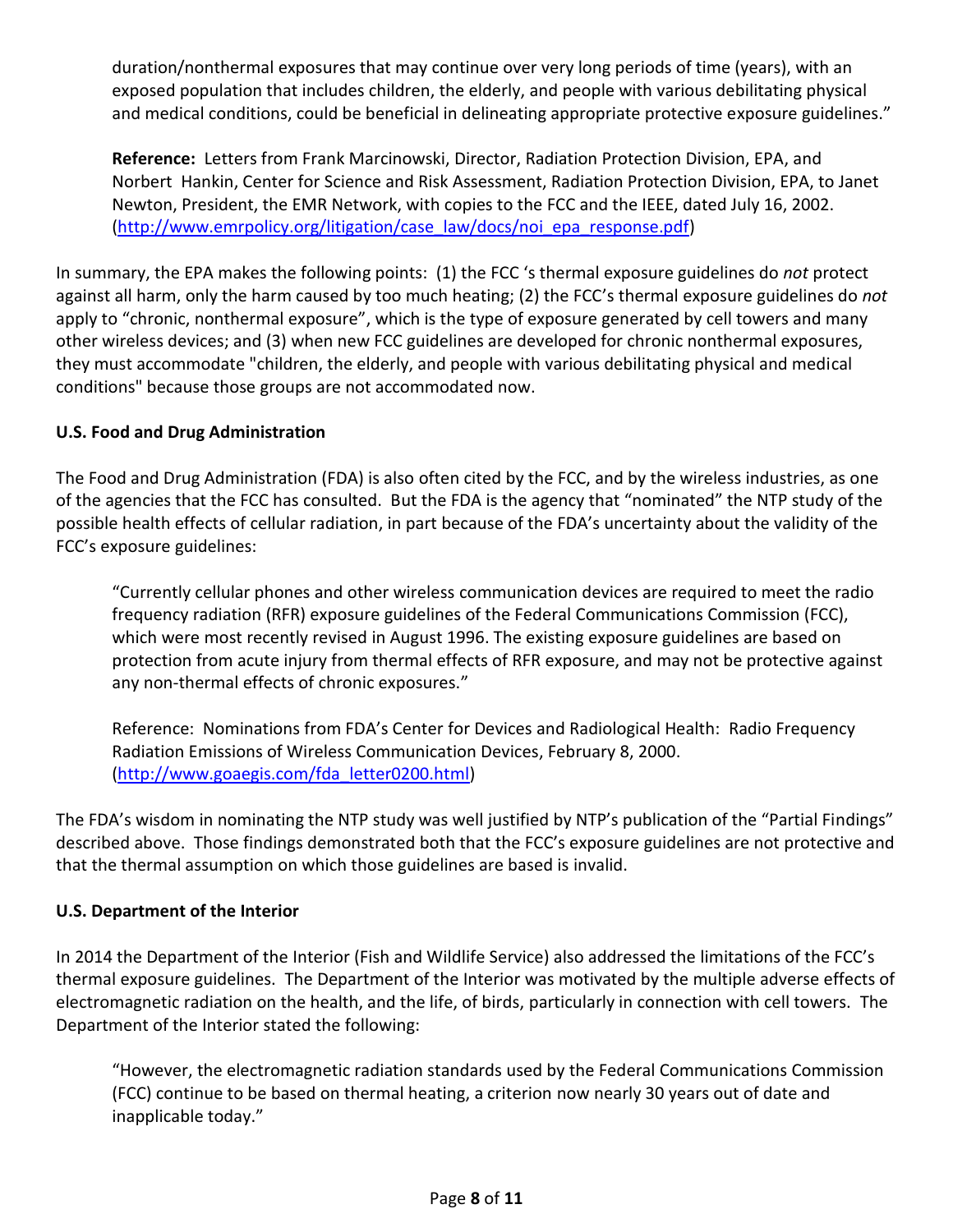**Reference:** Letter from Willie R. Taylor, Director, Office of Environmental Policy and Compliance, Office of the Secretary, United States Department of the Interior, to Mr. Eli Veenendaal, National Telecommunications and Information Administration, U.S. Department of Commerce, dated February 7, 2014. [\(https://www.ntia.doc.gov/files/ntia/us\\_doi\\_comments.pdf\)](https://www.ntia.doc.gov/files/ntia/us_doi_comments.pdf)

#### **American Academy of Environmental Medicine**

The American Academy of Environmental Medicine (AAEM), which trains physicians in preparation for Board Certification in Environmental Medicine, states the following:

"The AAEM strongly supports the use of wired Internet connections, and encourages avoidance of radiofrequency such as from WiFi, cellular and mobile phones and towers, and 'smart meters'."

"The peer reviewed, scientific literature demonstrates the correlation between RF [radiofrequency] exposure and neurological, cardiac, and pulmonary disease as well as reproductive and developmental disorders, immune dysfunction, cancer and other health conditions. The evidence is irrefutable."

"To install WiFi in schools plus public spaces risks a widespread public health hazard that the medical system is not yet prepared to address."

**Reference:** American Academy of Environmental Medicine, Wireless Radiofrequency Radiation in Schools, November 14, 2013. [\(http://www.aaemonline.org/pdf/WiredSchools.pdf\)](http://www.aaemonline.org/pdf/WiredSchools.pdf)

#### **American Academy of Pediatrics**

The American Academy of Pediatrics (AAP), whose 60,000 doctors care for our children, supports the development of more restrictive standards for radiofrequency radiation exposure in order to better protect the public, particularly the children. In a letter to the Federal Communications Commission (FCC) and the Food and Drug Administration (FDA), dated August 29, 2013, the AAP states the following:

"Children are not little adults and are disproportionately impacted by all environmental exposures, including cell phone radiation. Current FCC standards do not account for the unique vulnerability and use patterns specific to pregnant women and children. It is essential that any new standard for cell phones or other wireless devices be based on protecting the youngest and most vulnerable populations to ensure they are safeguarded throughout their lifetimes."

**Reference:** American Academy of Pediatrics, letter dated August 29, 2013 addressed to The Honorable Mignon L. Clyburn, Acting Commissioner, Federal Communications Commission and The Honorable Dr. Margaret A. Hamburg, Commissioner, U.S. Food and Drug Administration. [\(http://apps.fcc.gov/ecfs/document/view?id=7520941318\)](http://apps.fcc.gov/ecfs/document/view?id=7520941318)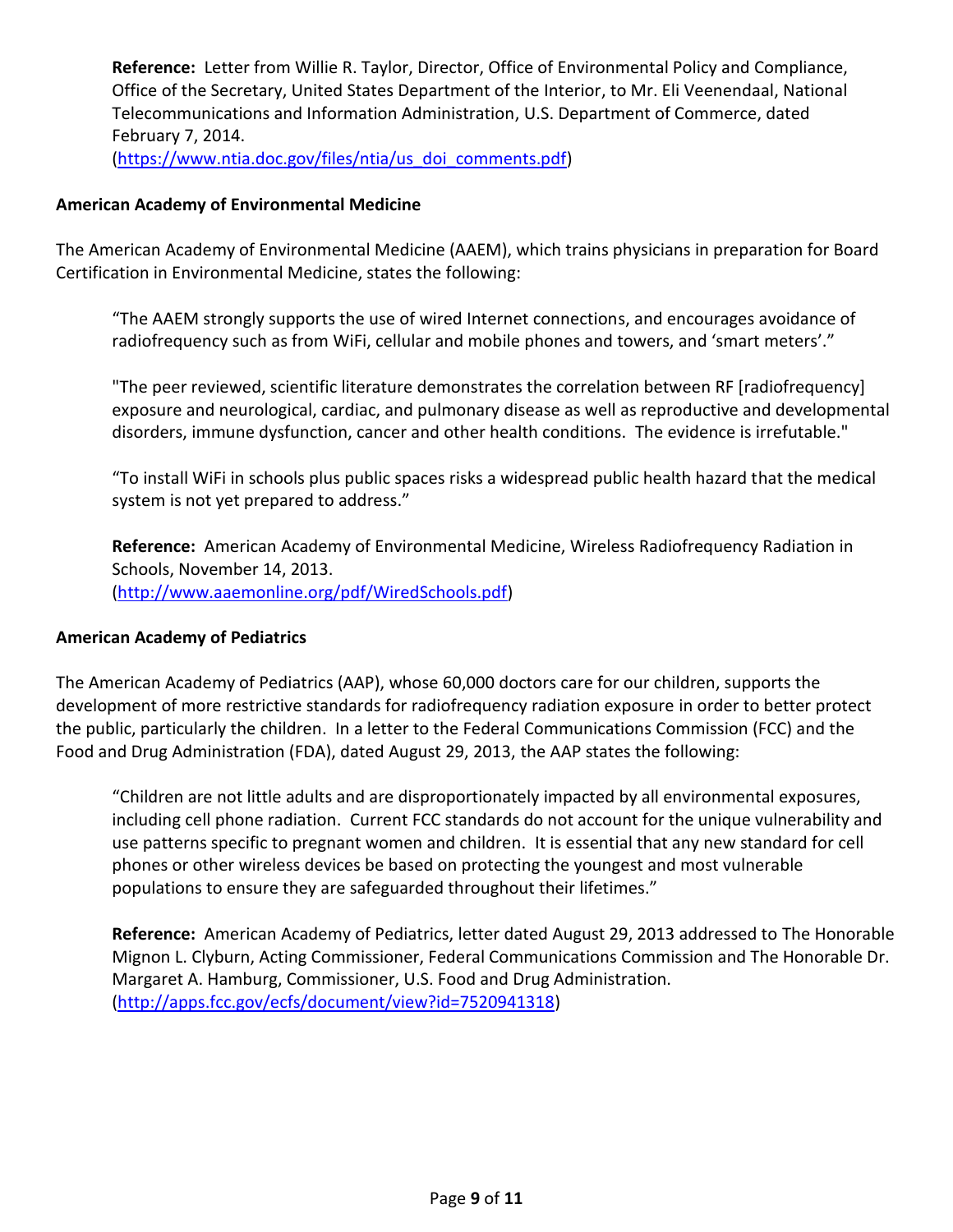### **The Telecommunications Act of 1996, in combination with the FCC's exposure guidelines, empowers the wireless industries to mandate the exposure of the public to levels of radiofrequency radiation already found harmful to health.**

The Telecommunications Act of 1996 bars state and local governments from objecting to the placement of cell towers on environmental/health grounds unless the FCC's exposure guidelines would be exceeded. Specifically, the Act provides the following:

"No State or local government or instrumentality thereof may regulate the placement, construction, and modification of personal wireless service facilities on the basis of the environmental effects of radio frequency emissions to the extent that such facilities comply with the Commission's [FCC's] regulations concerning such emissions."

**Reference:** Telecommunications Act of 1996, Section 704 Facilities Siting; Radio Frequency Emission Standards, page 117.

[\(http://transition.fcc.gov/Reports/tcom1996.pdf\)](http://transition.fcc.gov/Reports/tcom1996.pdf)

This Act, in combination with the FCC's permissive exposure guidelines, strips state and local governments of the right to protect their own residents from levels of radiofrequency radiation already shown to be harmful to health. In effect, this Act transfers to the wireless industries the right to *mandate* the exposure of the public, including those most vulnerable to harm, to radiofrequency radiation without the need for further governmental action. State and local governments can still resist, but to do so they must confront this Act which is designed to frustrate their success. Even so, some governments do heroically resist and some do succeed.

# **Protecting ourselves and our families**

### **We can act on our own to protect ourselves and our families, but only partially.**

Instead of increasing our exposure to cellular radiation, and to the radiation from other digital wireless devices, we can decrease our exposure and improve our chances for good health. Desirable steps in this direction include the following:

- Reduce or stop the use of cell phones. Reserve them for emergencies or other essential uses.
- Replace cordless telephones with corded telephones.
- Establish wired (Ethernet) interconnections between routers and the wireless devices that the routers support. Then turn off the wireless capabilities, such as Wi-Fi and Bluetooth, of them all.
- "Opt out" of the wireless smart meter on your residence, if your state or local electric power company permits. Many states, but not all, have an opt-out provision.
- Alert family members about the health risks posed by wireless devices, particularly for vulnerable groups such as pregnant mothers, unborn children, young and teenage children, adult males of reproductive age, seniors, the disabled, and anyone with a chronic health condition. Everyone is vulnerable, but these groups are more so.

**Reference:** For more information on reducing radiation at home, please see Ronald M. Powell, Ph.D., How to Reduce the Electromagnetic Radiation in Your Home, which is document (10) on the list. [\(https://www.scribd.com/document/291507610/\)](https://www.scribd.com/document/291507610/)